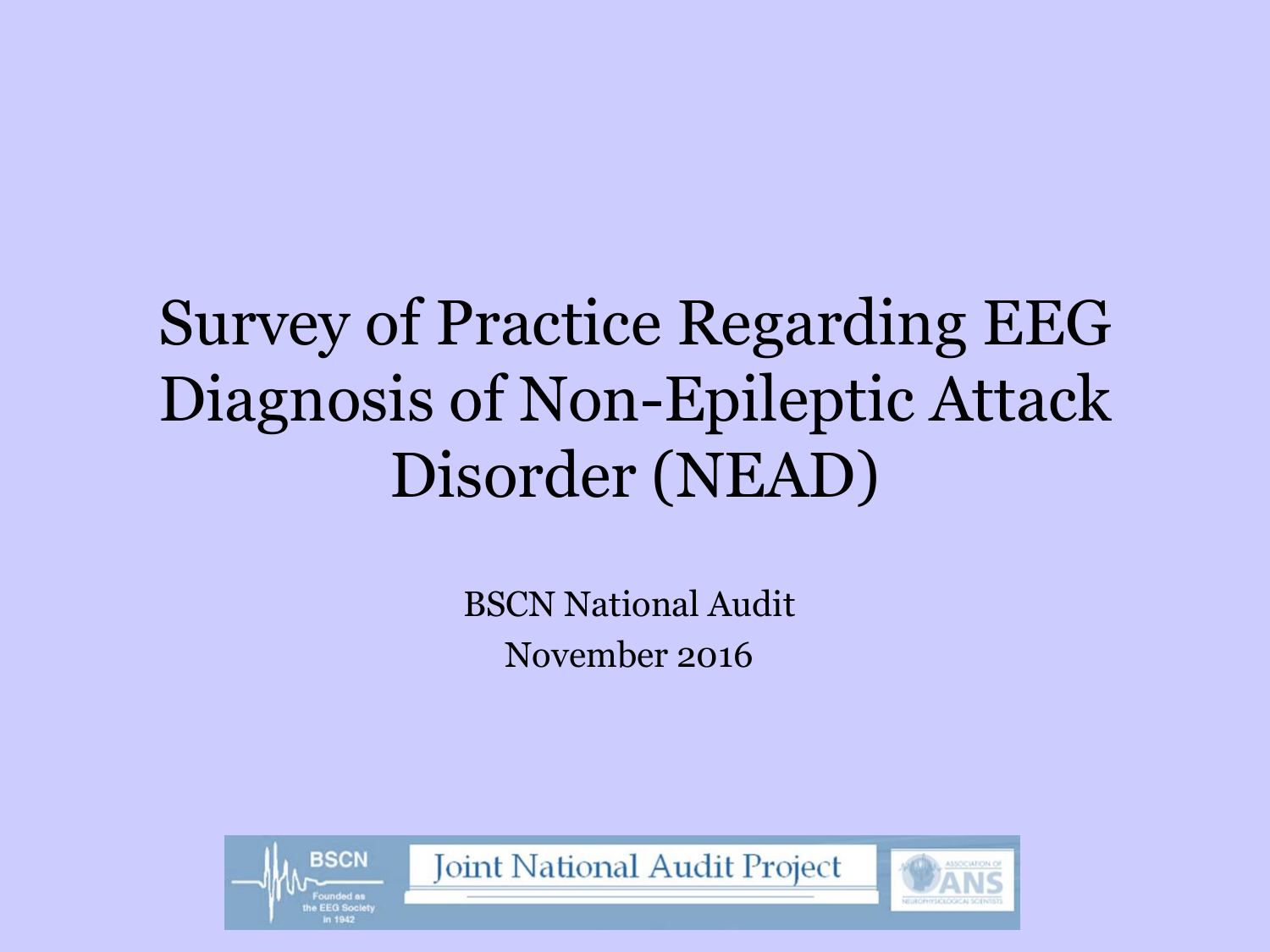# Role of Survey

- Share good practice without formally collecting prospective data
- Share knowledge
- See what else other people are doing
- See what the majority or significant minority are doing to justify own positions

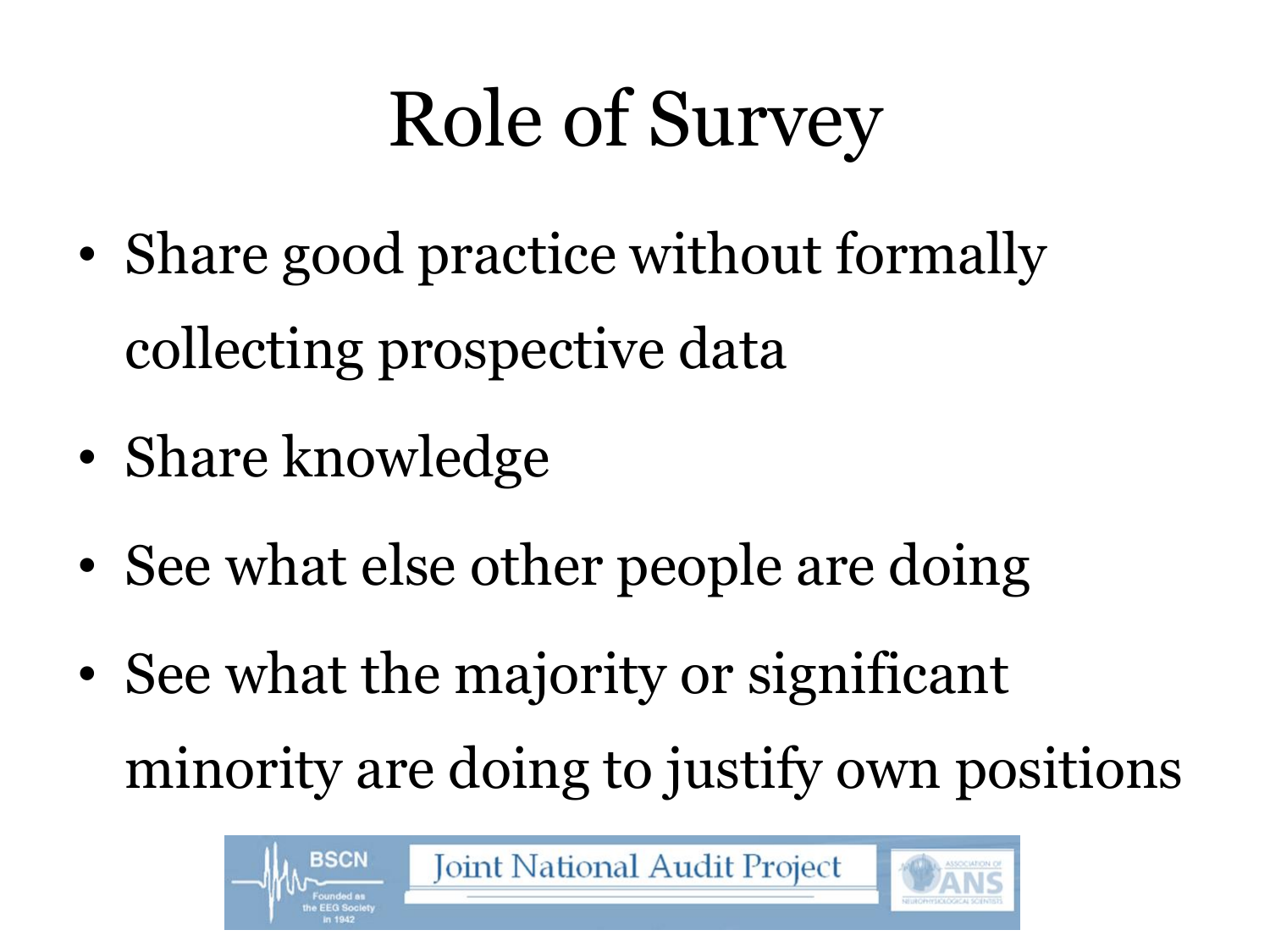# Survey of Practice

- Number of centres participating = 53
- Note not all people were surveyed
- A representative from each department filled in the survey of practice (so called "form A")

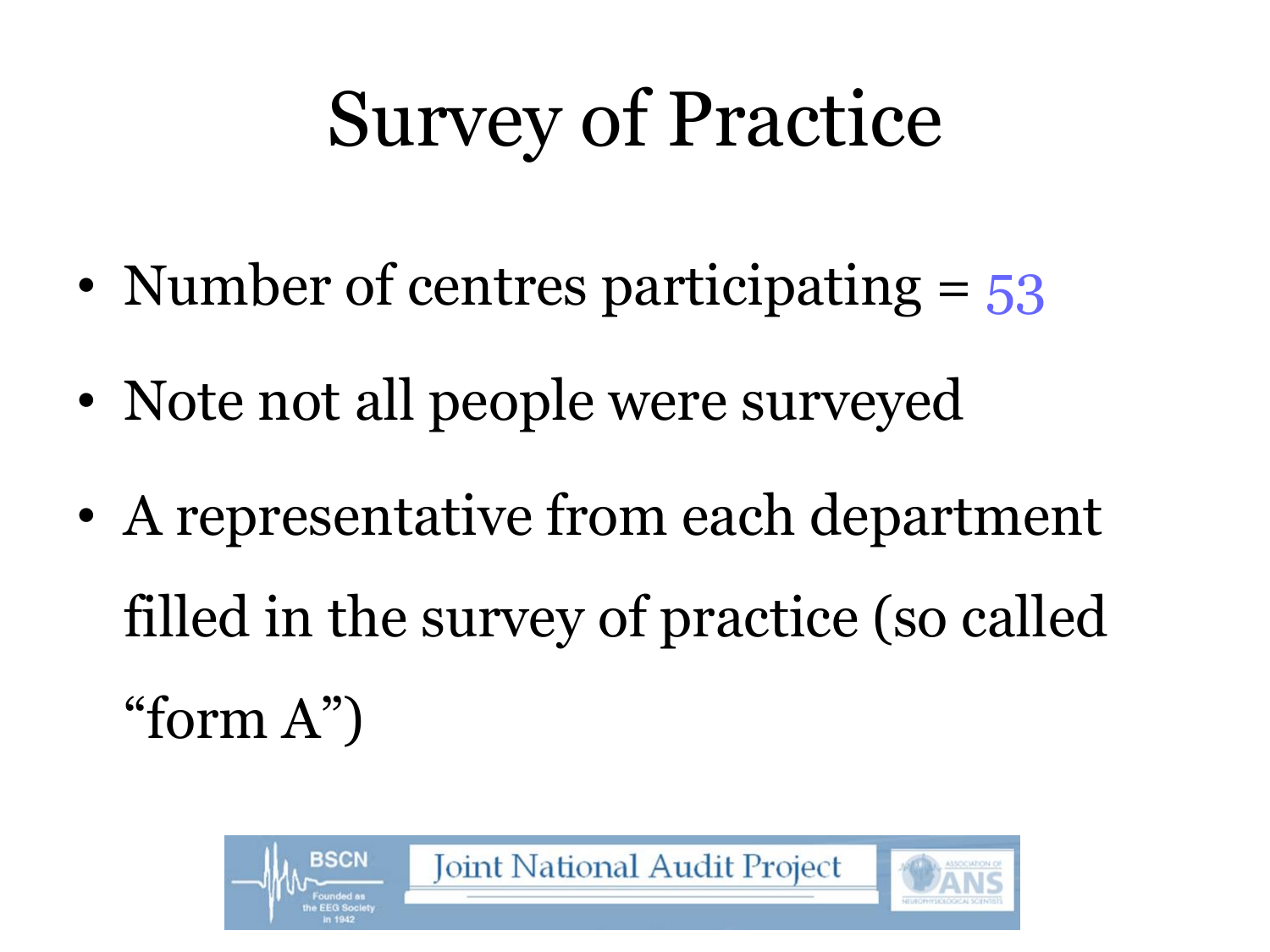# Guidelines

3 centres utilising published guidelines

- "ANS" guidelines
- Reference provided

*Provocative techniques should be used for the diagnosis of psychogenic non-epileptic seizures*  Benbadis

*Provocative techniques should not be used for the diagnosis of psychogenic non-epileptic seizures*  Leeman

Epilepsy and Behaviour 15(2009)

• Third centre – the guidelines were not provided

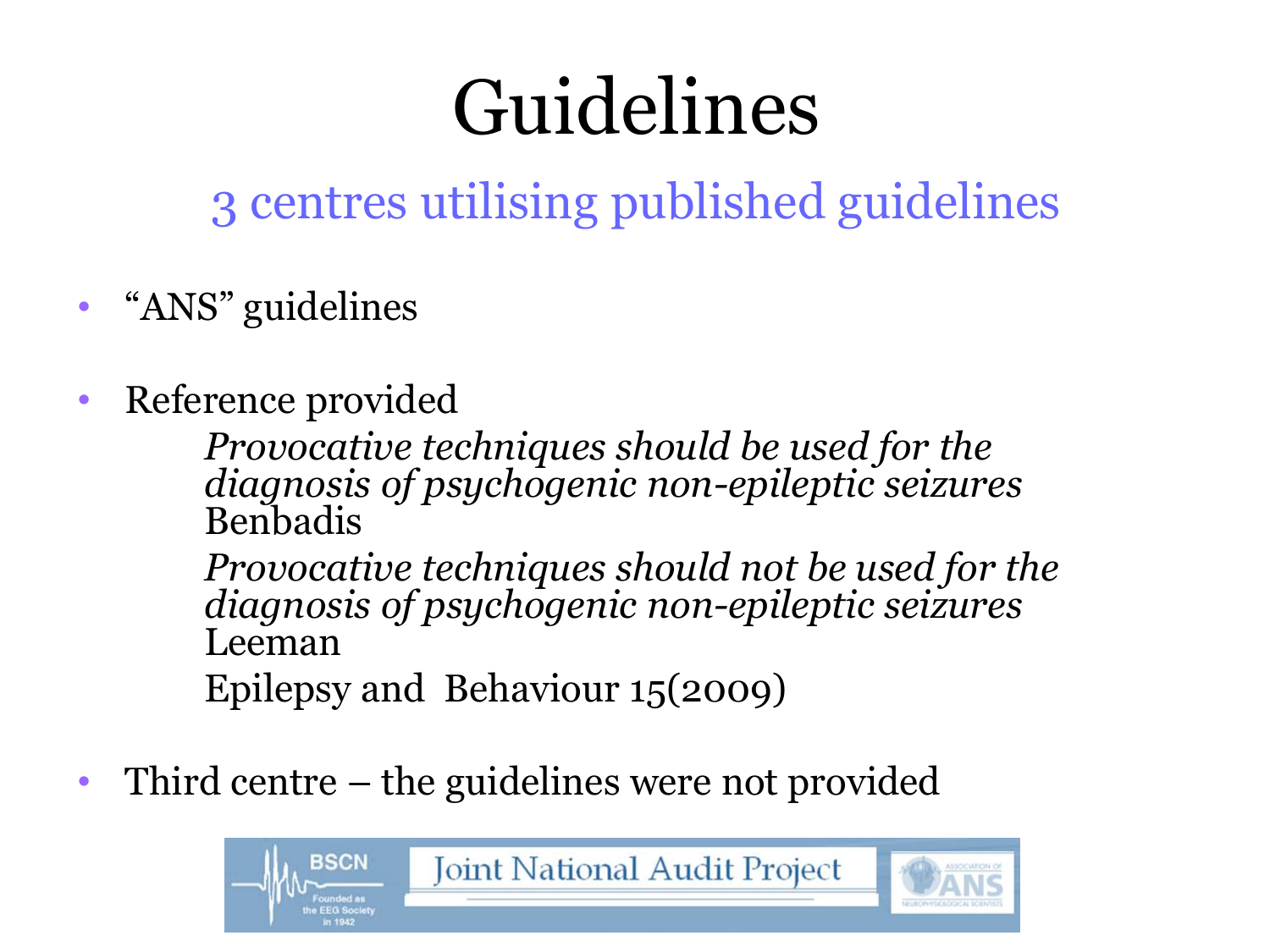# Local Audit

### 3 centres have performed local audits

#### Centre 1

- 51/60 referrals clinical impression of NEAD.
- 1/3 typical attack
- Frequent events increased chance of recording event
- $1/5$  of people who had less than one event per month still had an attack

#### Centre 2

- Do activation techniques increase the seizure yield in patients admitted for video telemetry?
- 48 hour VT captured attacks in >2/3 patients in whom NEAD considered likely
- HV and PS not increase yield significantly

#### Centre 3

• Not enclose topic nor results of audit

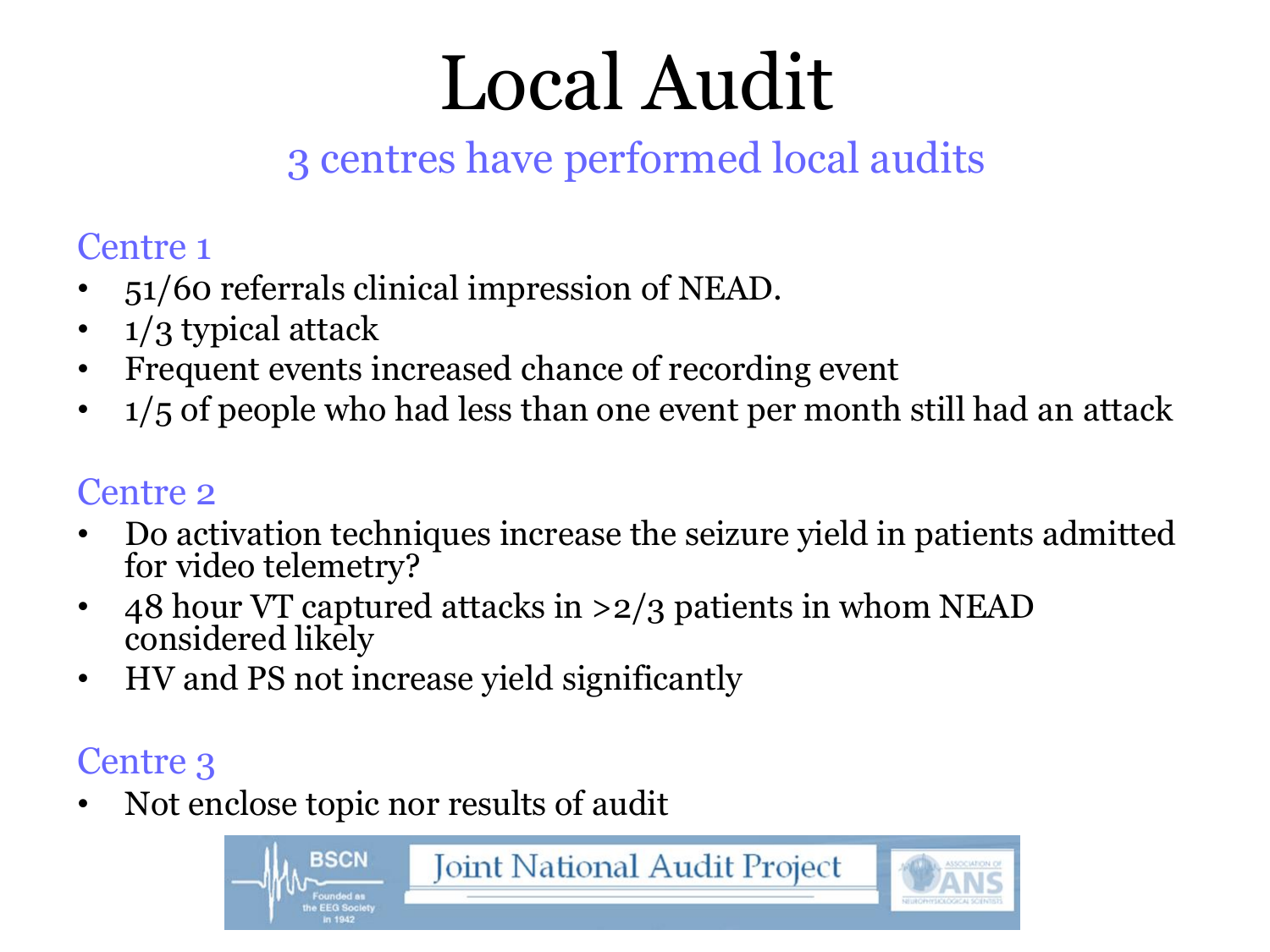# Verbal Suggestion

- Survey of practice
- 31 of 53 (58%) centres indicated their use of verbal suggestion

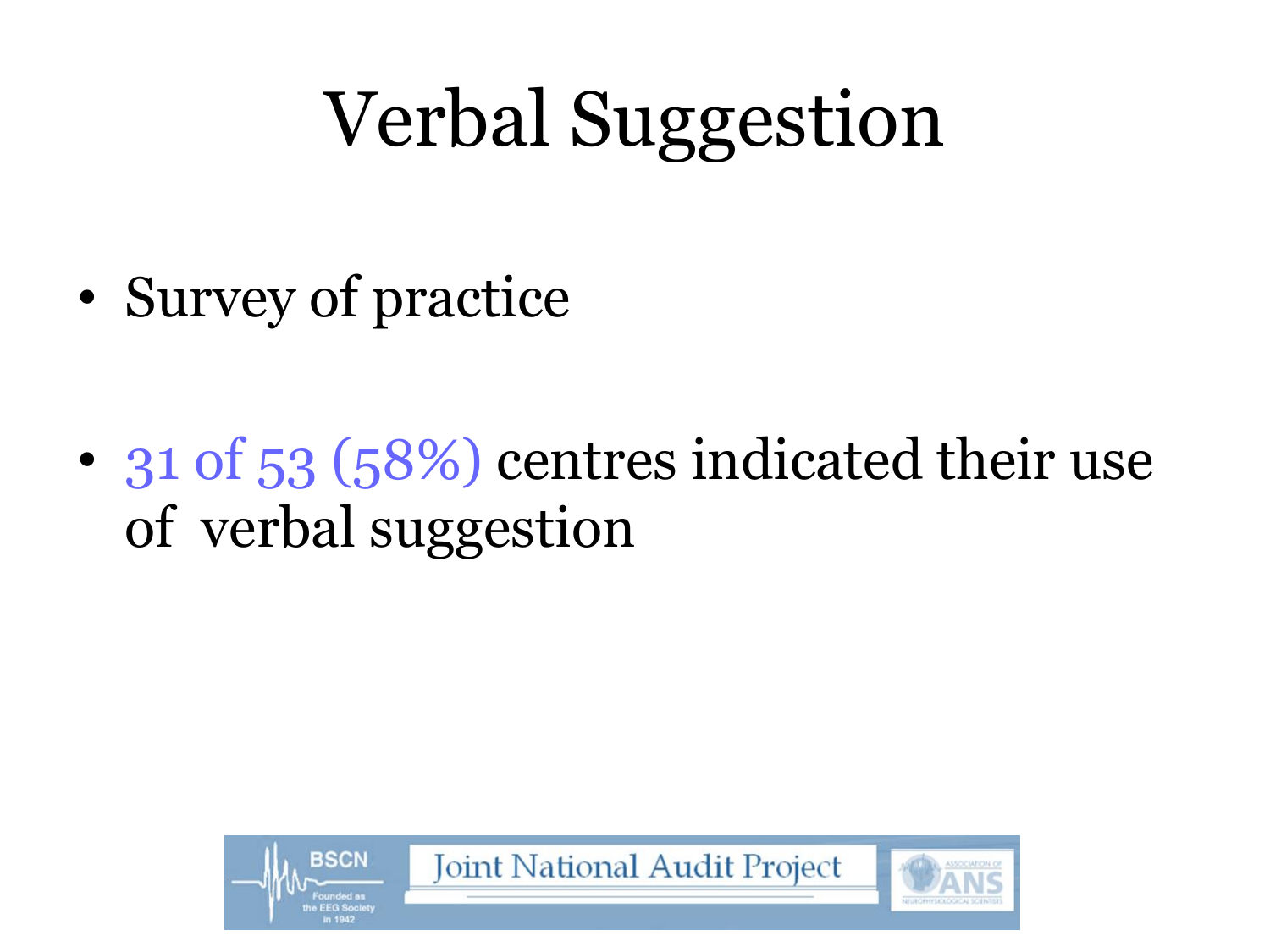# Types of Verbal Suggestion

*Definition uncertain – part of informed consent process?*

**Joint National Audit Project** 

- Elaboration of symptoms  $-24/31(77%)$
- Indicating that a seizure may occur during the EEG

 $-28/31(90\%)$ 

• Photic stimulation or hyperventilation may trigger event

 $-30/31(97%)$ 

• Commenting on possible sz manifestations

**BSCN** 

 $-22/31(87%)$ 

- *Not mutually exclusive*
- All four verbal suggestions used
	- $-16/31(51%)$
- Three verbal modalities used  $-9/31(29%)$
- Two verbal suggestion modalities

 $-3/31(9.7%)$ 

• One verbal modality  $-3/31(9.7%)$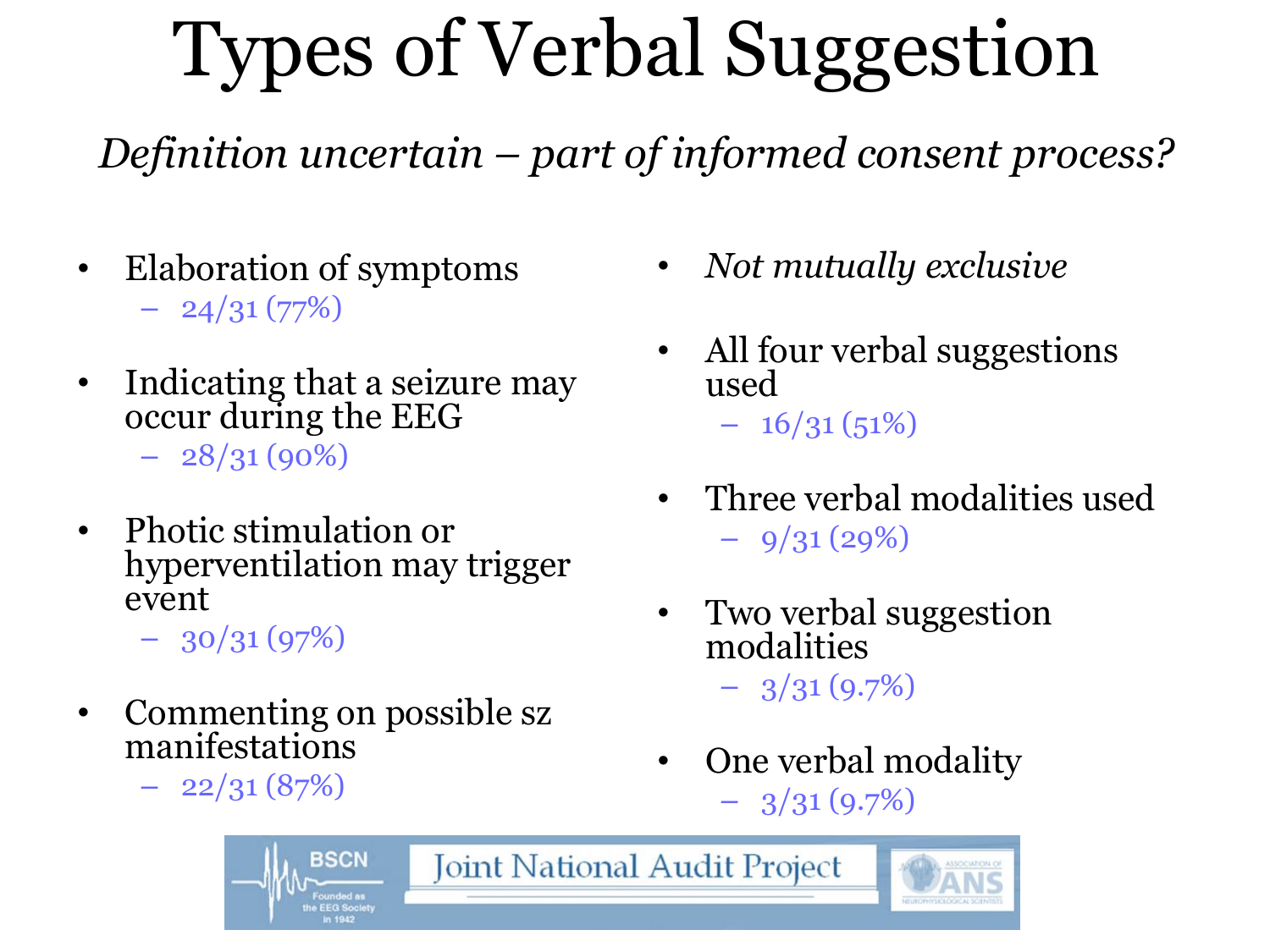# When was Verbal suggestion given?

- Before EEG
	- $-31/31(100\%)$
- During Resting Record  $-24/31(77%)$
- Before Hyperventilation
	- $-26/31(84%)$
- Before Photic stimulation
	- $-25/31(81%)$
- *Not mutually exclusive*
- All four epochs
- $-17/31(55%)$ • In three epochs
	- $-8/31(26%)$
- In two epochs  $-4/31(13%)$
- In one epoch only
	- $-4/31$  (13%) (all before the EEG)

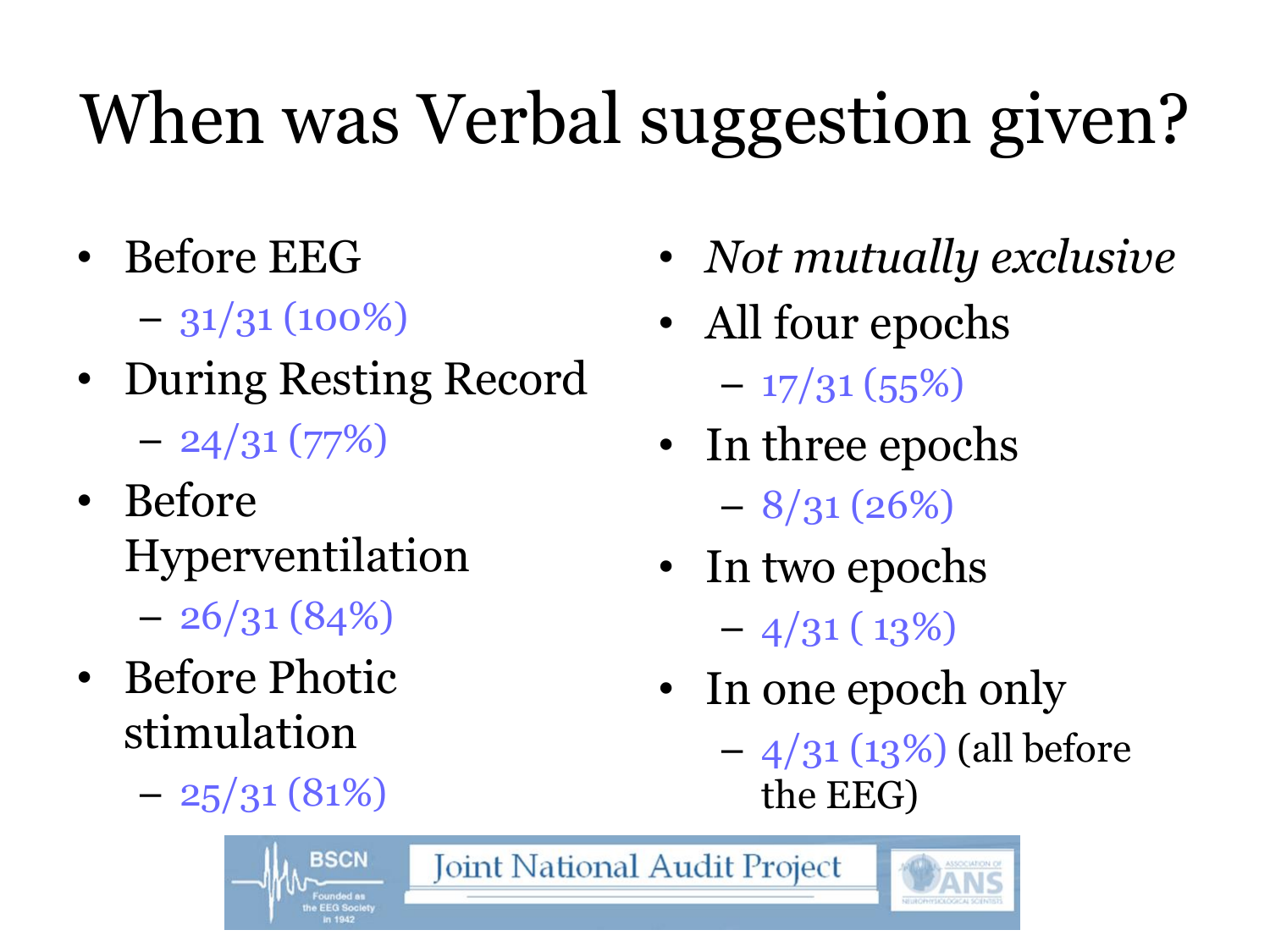# Ethical concerns regarding suggestion?

- 15/53 expressed ethical concerns
- 24/53 expressed no ethical concerns
- $12/53$  "unsure"
- (remainder no opinion expressed)

BSCN

- $9/15$  nevertheless still indicated use of verbal suggestion techniques (Survey form A data)
- From the survey and prospective study (combining Form A & B)
- $11/15$  centres did use suggestion techniques

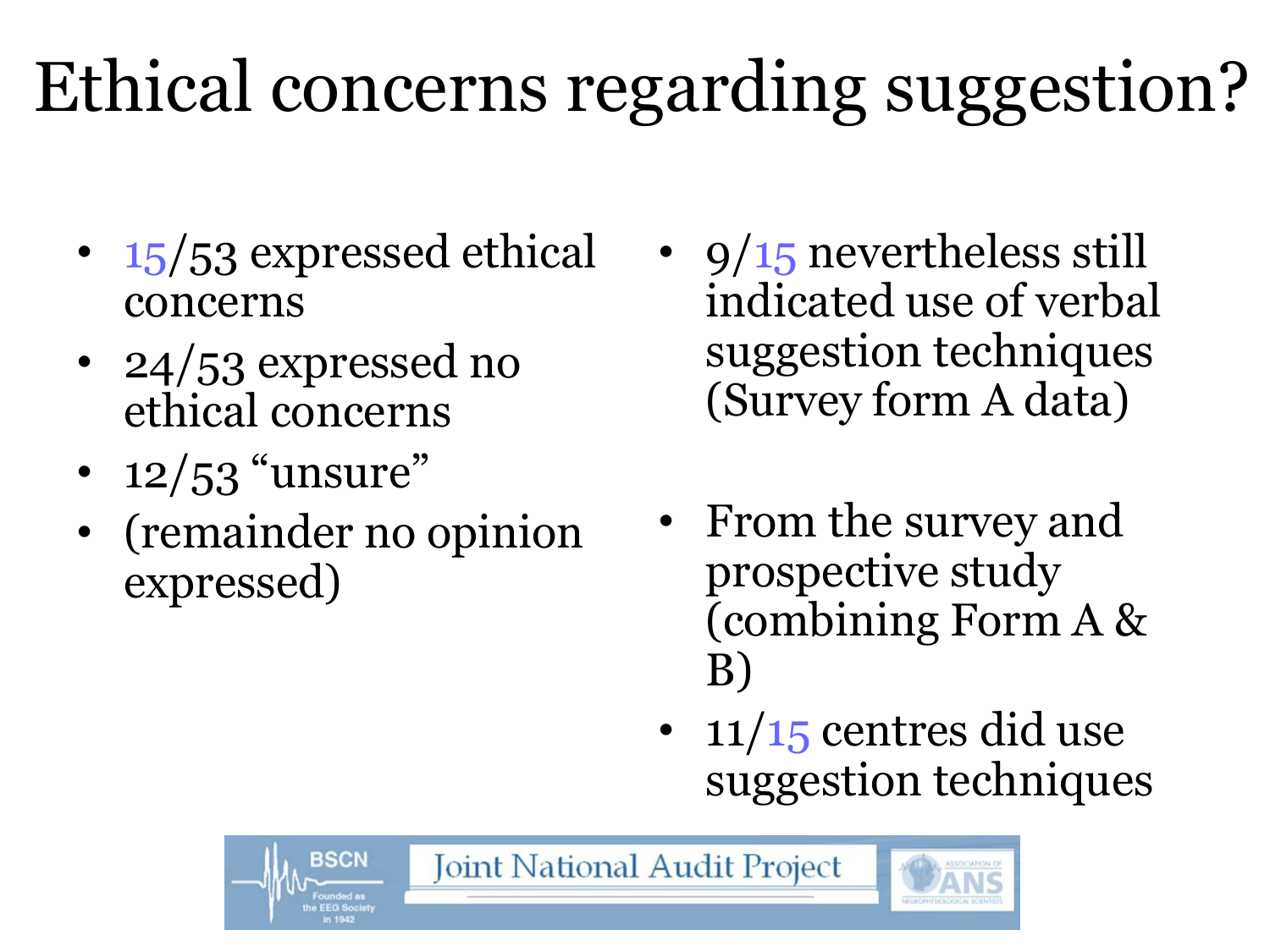## Ethical concerns free text comments

- *"…not really, however some staff do not like doing it. Concern that atypical attacks may arise from suggestion…"*
- *"…feels uneasy about delivering suggestion to children as usually have other issues involved…"*
- *"..paediatric department. Suggestion used sparingly to avoid provoking atypical attack…children over keen to conform…"*
- *"..previously saline injection used. Stopped due to ethical concerns. Now verbal suggestion only at request of neurologist.*
- *"This centre feels that saline patch or injection would be unethical. All patients are treated the same, and any suggestion is part of standard consent"*
- *"..patient is informed that PS and HV may evoke seizure as part of routine EEG consent.."*
- *"..stick to telling patients the truth.."*
- *"..should not mislead patient. Verbally take control…"*

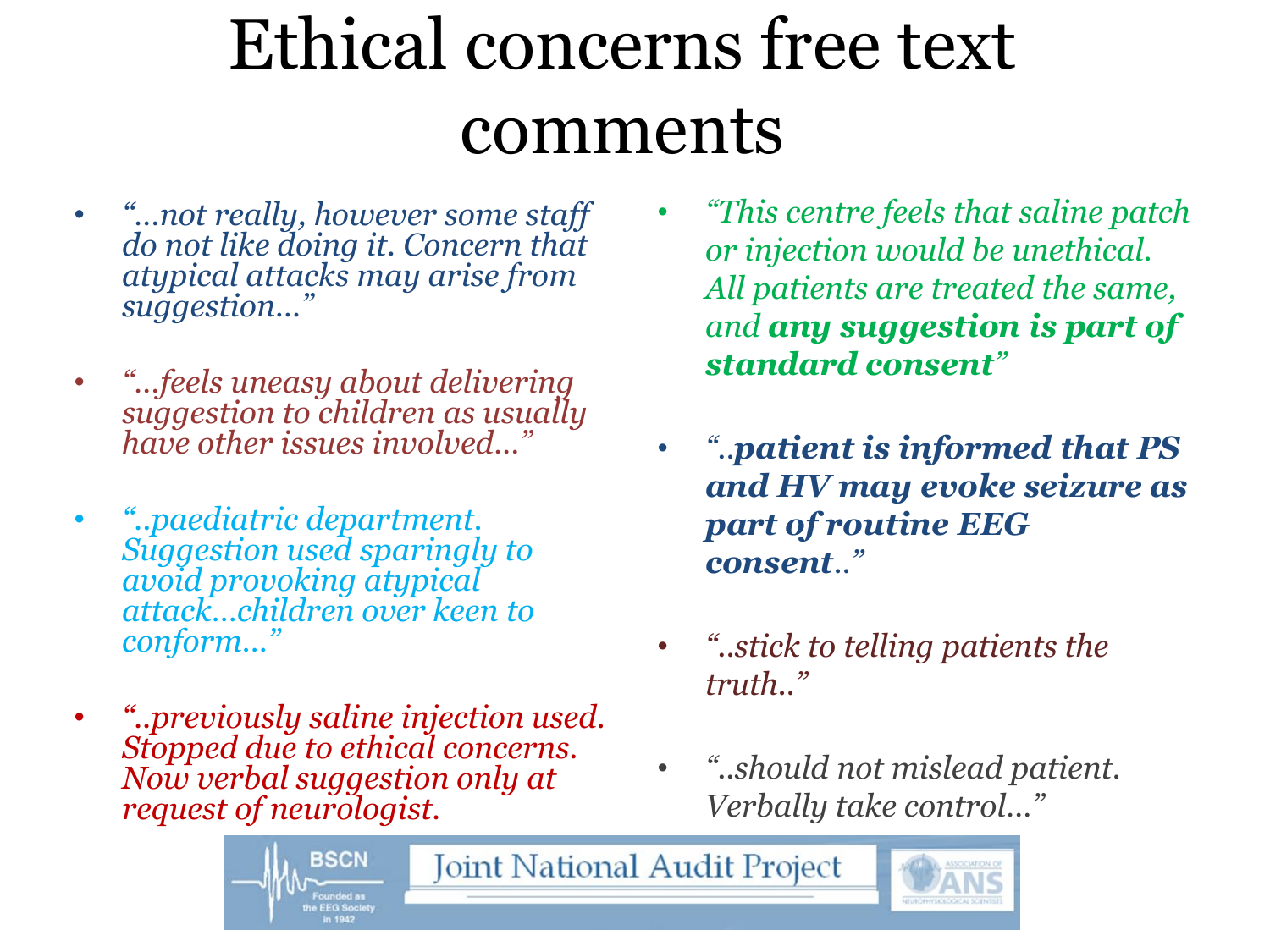# Other suggestion methods

- Saline on tongue noted in one centre.
	- Specialised clinic with
	- full consent commented
- Doctor present  $-6/53$
- Tilt table
	- $-1/53$
- To use provocation technique that patient feels is a trigger  $-1/53$ 
	- **BSCN Joint National Audit Project**
- No saline patches nor saline injections used
- Standardised script  $-0/53$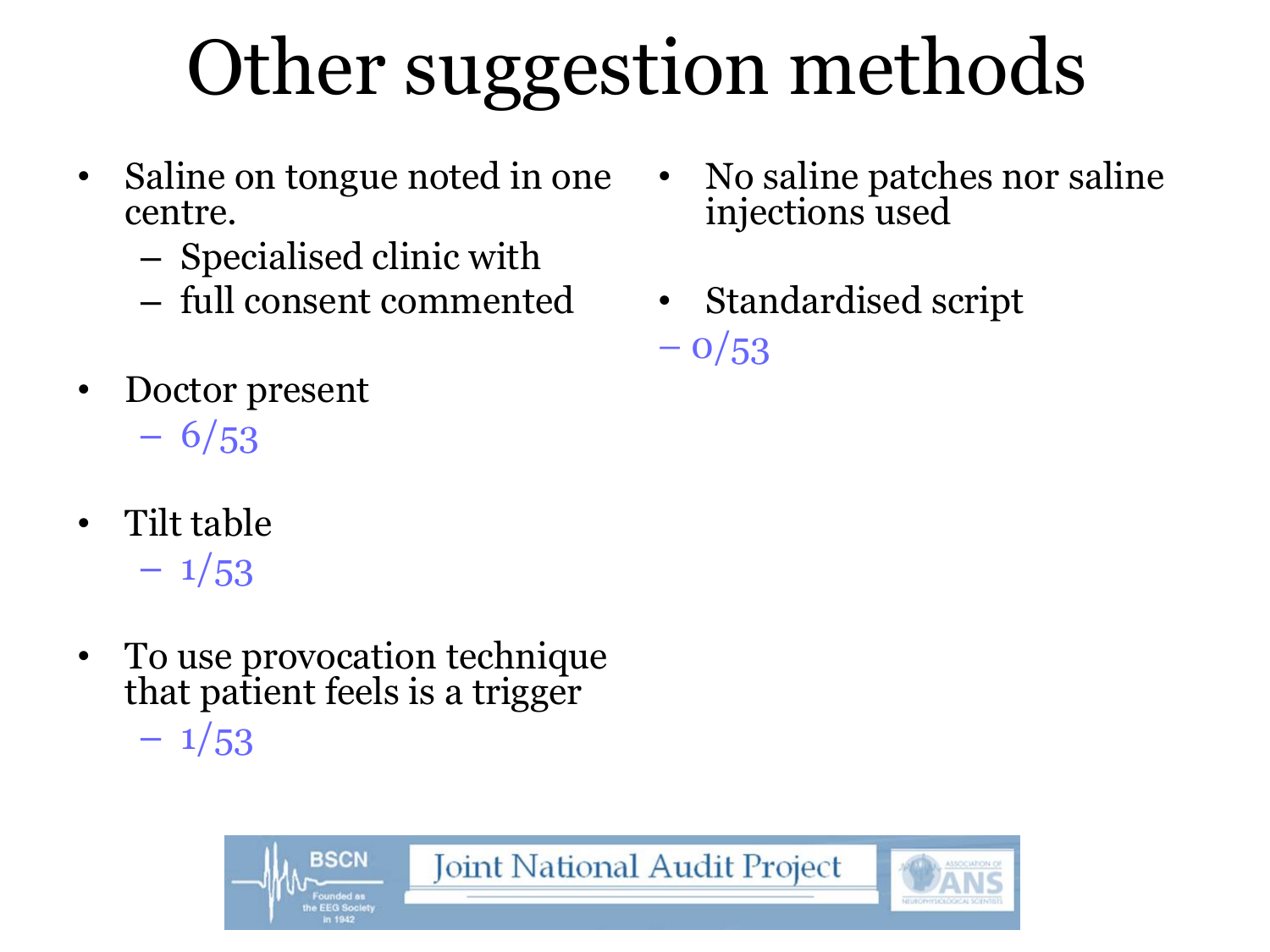### Assessing whether the captured attacks are representative of habitual events

- Ensuring the captured events fits with the description of the habitual events
	- $-45/53(85%)$
- Discussing with patient whether typical  $-46/53(87%)$
- Discussing with a witness who has seen habitual events  $-45/53(85%)$
- Showing video to clinician, patient or relative  $-23/53(47%)$

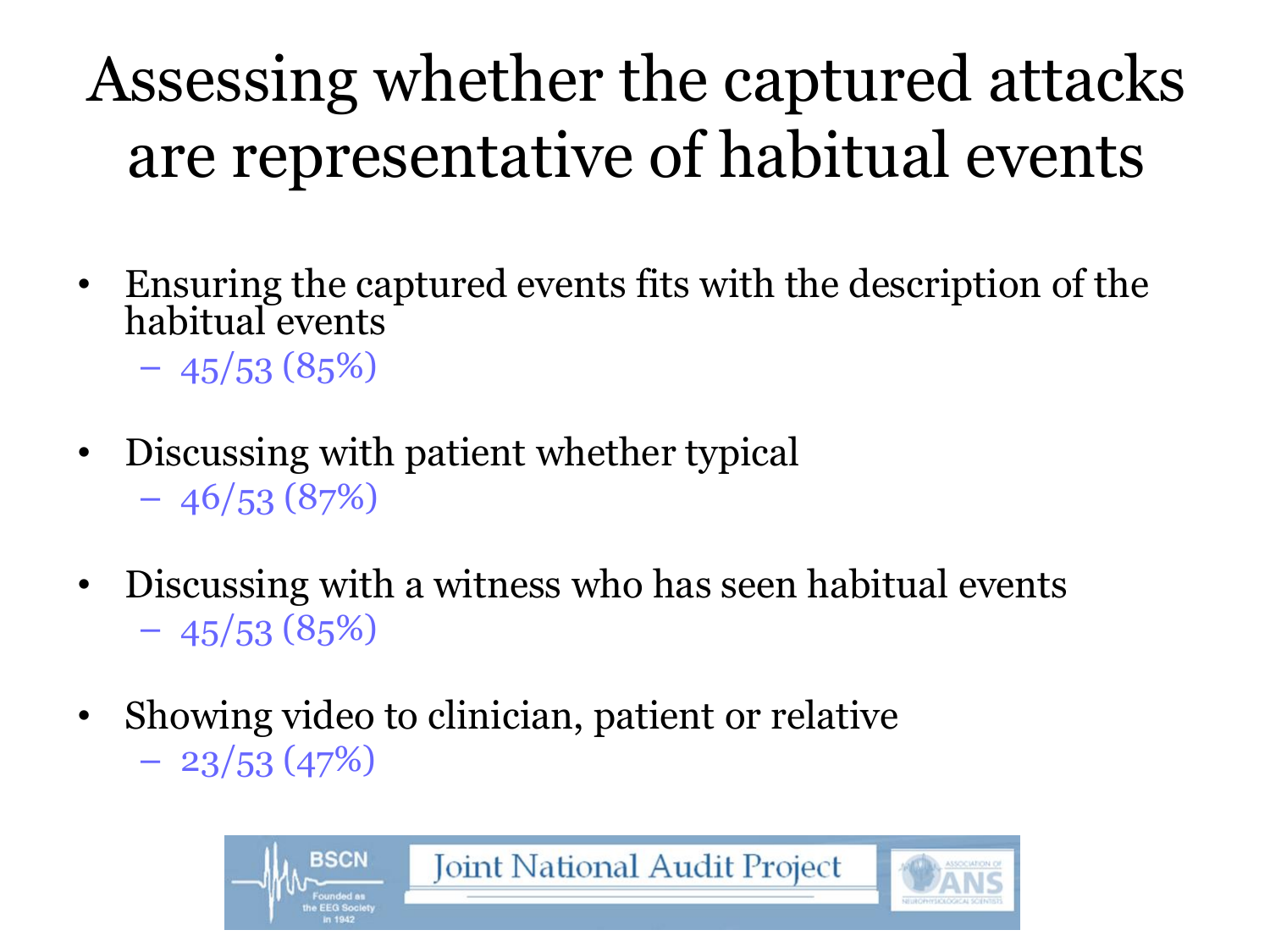## Assessment of the patient during an event?

- Speak to patient
	- $-51/53$
- Testing cognitive function  $-32/53$
- Forced eye opening
	- $-18/53$
- Putting the arm over the head and see if it falls obeying gravity & checking for tone

 $-10/53$ 

• 2 centres appeared to indicate passivity in their actions

- Free text comments
	- Reassure patients
	- Check responsiveness + airway
	- Pulse and heart rate
	- Motor tasks
	- Squeeze hand to command

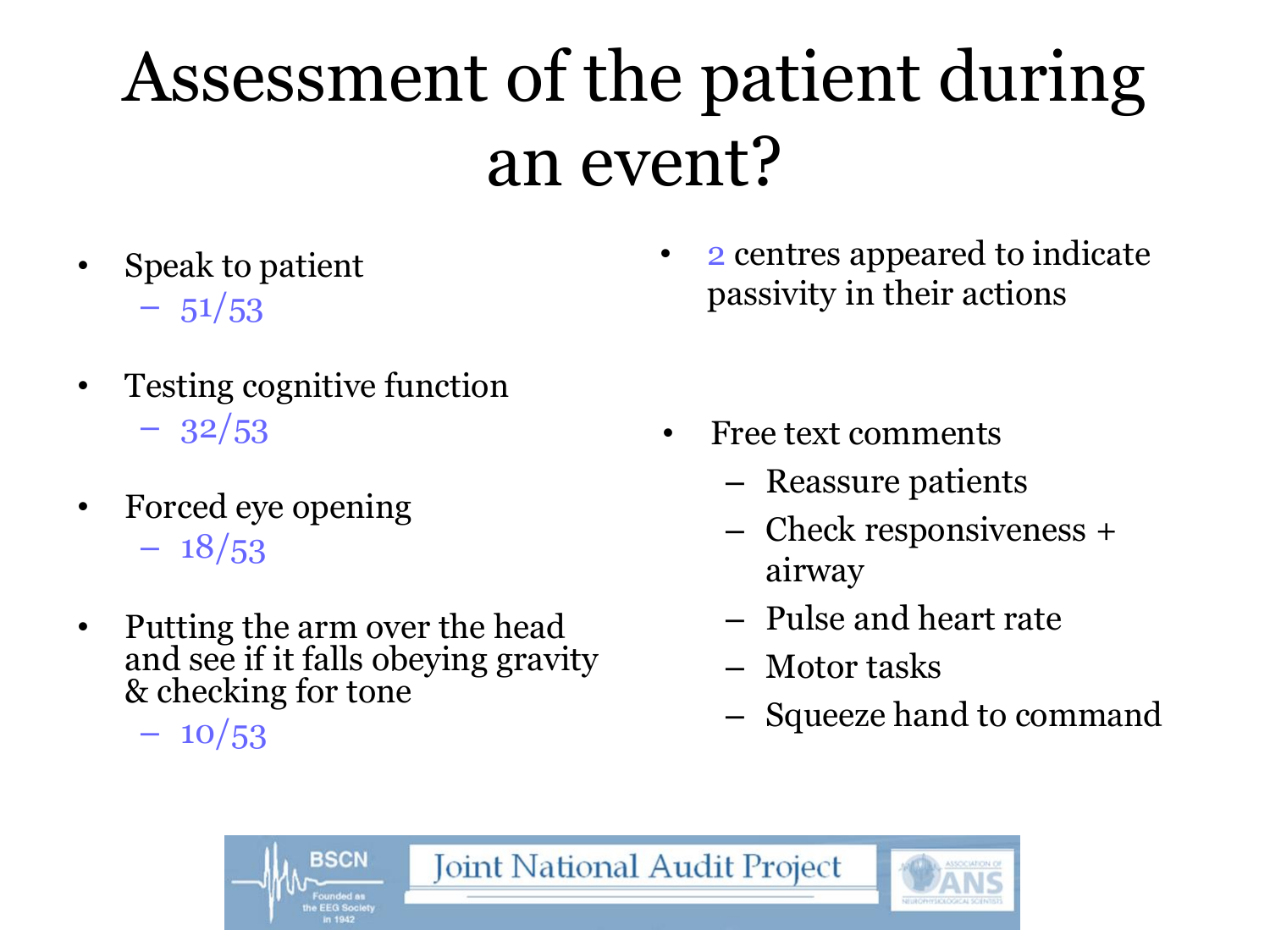## Training for the Caring of patients with NEADS

- Practitioner felt trained *"..part of general*   $-9/53$ 
	- *training.."*

- Practitioners felt untrained
	- $-34/53$
- Unanswered in remainder

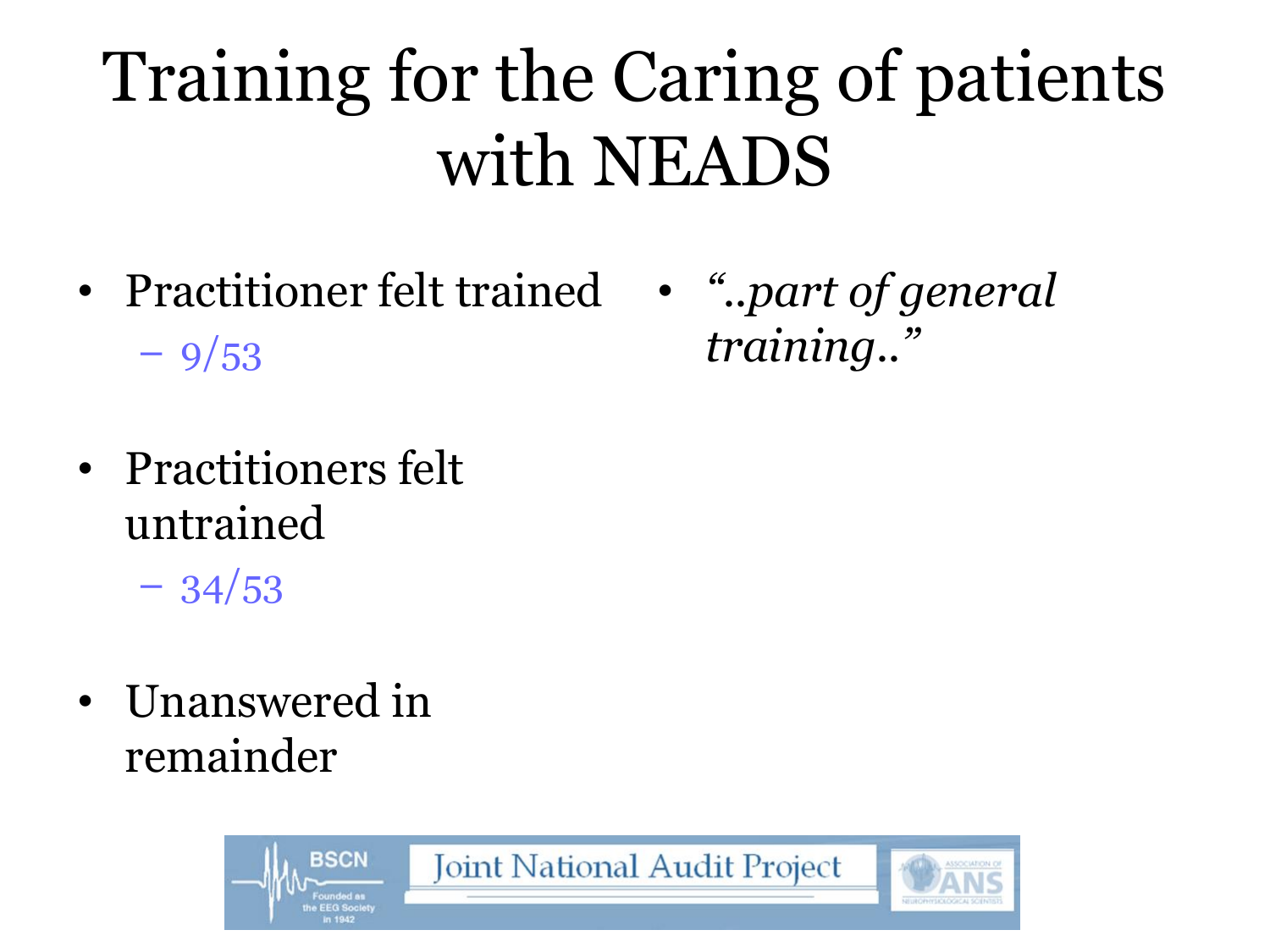# Adverse events and resultant changes in practice

- No adverse events
	- $-31/53$
- Patient injury
	- $-9/53$
	- $-1/9$  change of practice
	- New couch with longer cotsides
- Hospital admission
	- $-11/53$
	- change in practice  $1/11$  Recline the patient to prevent patient sliding off chair
- Staff injury
	- $-5/53$  with no change in practice
- Equipment damage
	- $-1/53$  change in practice was not discussed
- Patient Complaint
	- $-4/53$
	- No change in practice

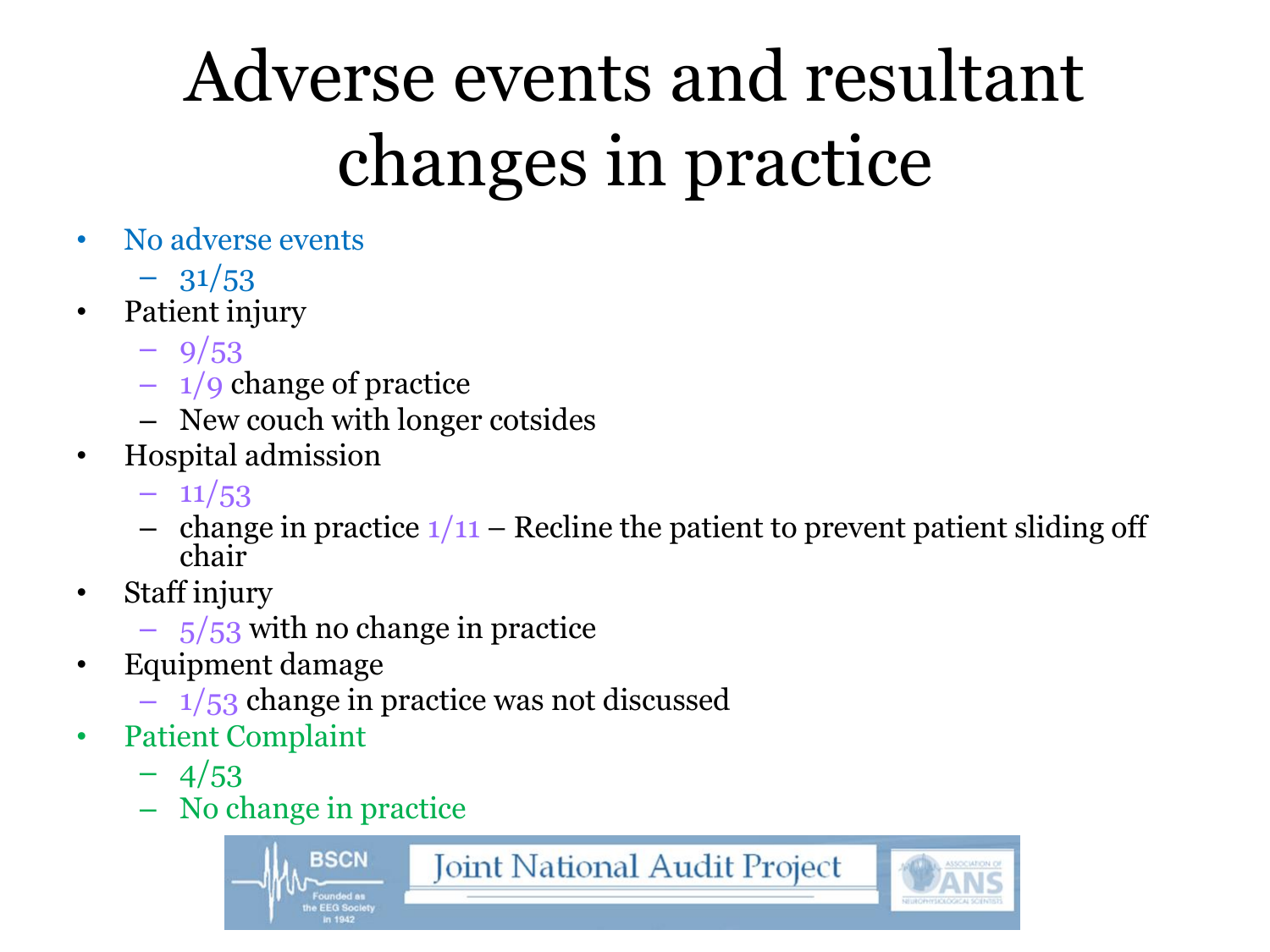# Safety Measures

- Alarms  $-43/53$
- Cotsides  $-37/53$
- Padding  $-37/53$
- Additional staff  $-38/53$

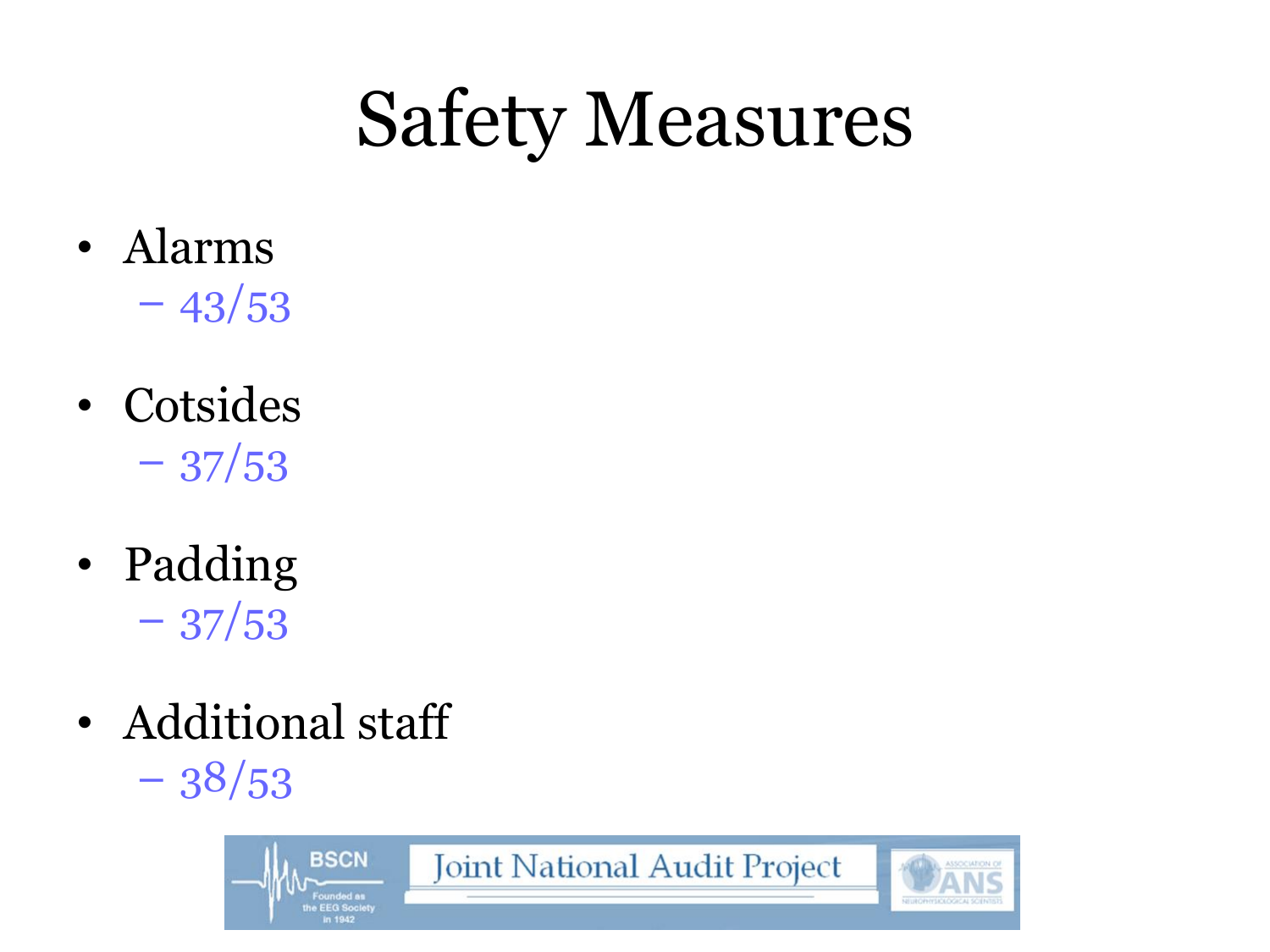## Conclusions regarding prevalence of verbal suggestion and nature of verbal suggestion used

#### **Prevalence**

• Verbal suggestion is used in 58% of centres

**BSCN** 

#### **Content of verbal suggestion**

- The "acceptable" "verbal suggestion" - very commonly used from survey data
	- A seizure may occur during the EEG
	- Photic stimulation is a trigger
	- Hyperventilation is a trigger
- Commonly used
	- Patient explaining symptoms
	- Patient describing attack

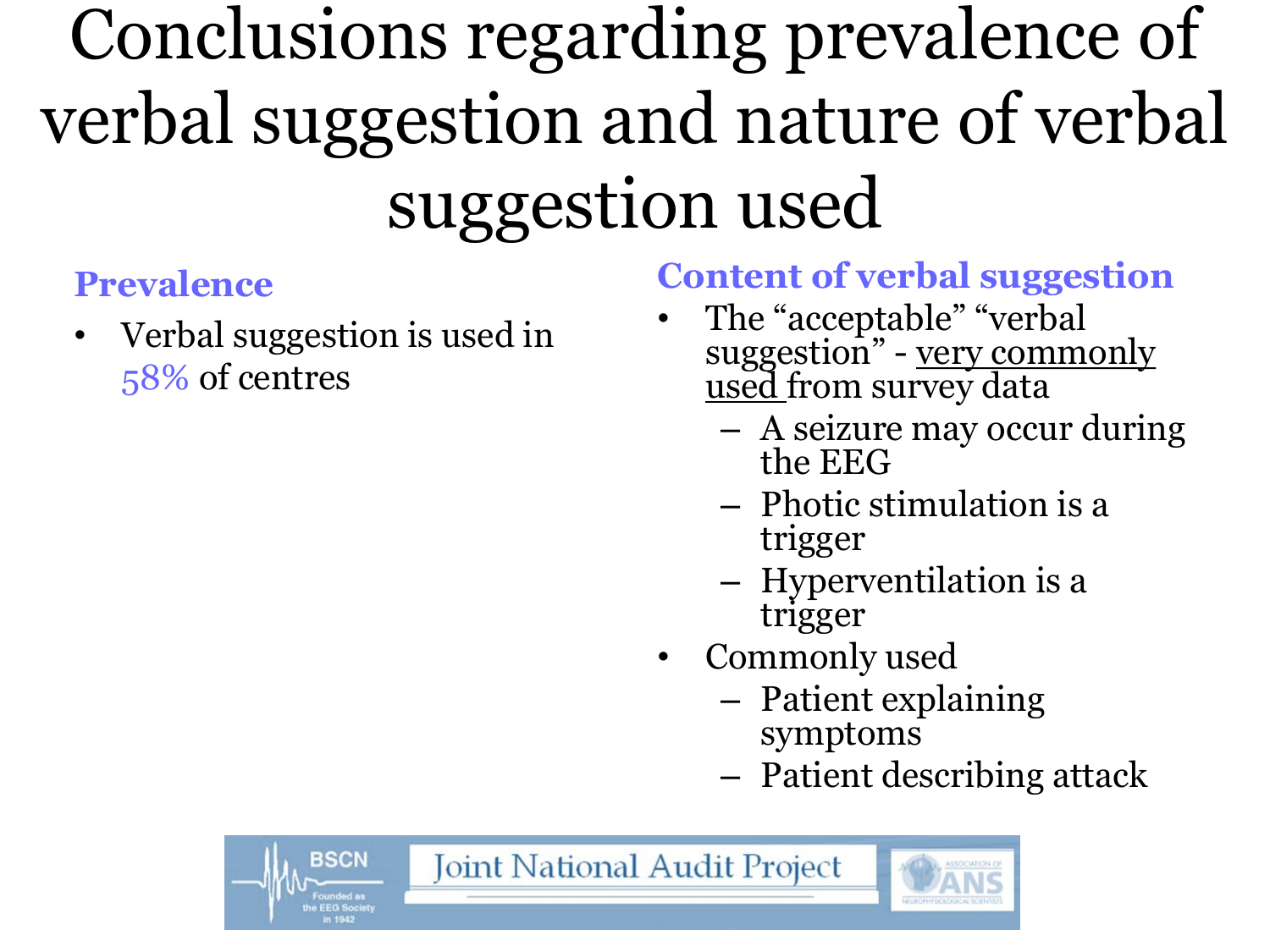# Conclusions regarding ethical concerns

- Just  $> 1/4$  expressed ethical concern
- Centres expressing ethical concerns still indicate use of verbal suggestion
- Majority of centres expressing ethical concern (survey and retrospective data) still use verbal suggestion (data from the prospective study) (11/15)
- This survey did not obtain the nature of the ethical concern.
- From the free text presume
	- Lying to the patient
	- Inducing non-habitual attacks
		- To be further discussed
- Concern of vulnerability to have disagreement of this nature within same department and nationally
	- (note 4/53 centres indicated an adverse event was of patient complaint)

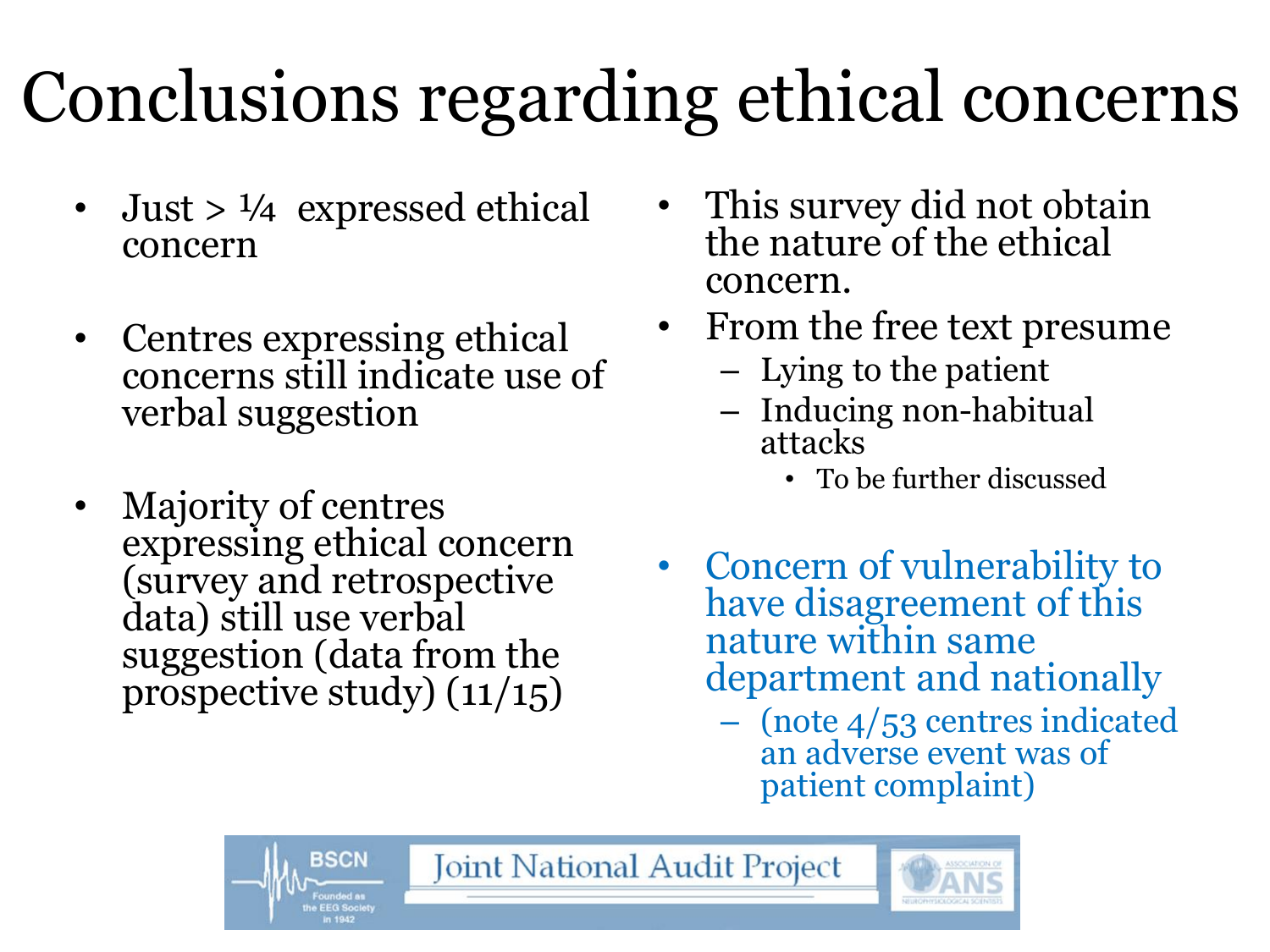### Conclusions Regarding the Representative Nature of the Habitual Event

- Majority shown to clinician
- Or relatives members of lay public
- Or patient
- Common sense would dictate that this is **good practice**
- Infrastructure requirements
- Provision of facility to do this
	- Eg videos on intranet that can be shown in the neurology outpatient clinic
- Recommend against memory sticks, CD/DVD etc….encrypted or otherwise

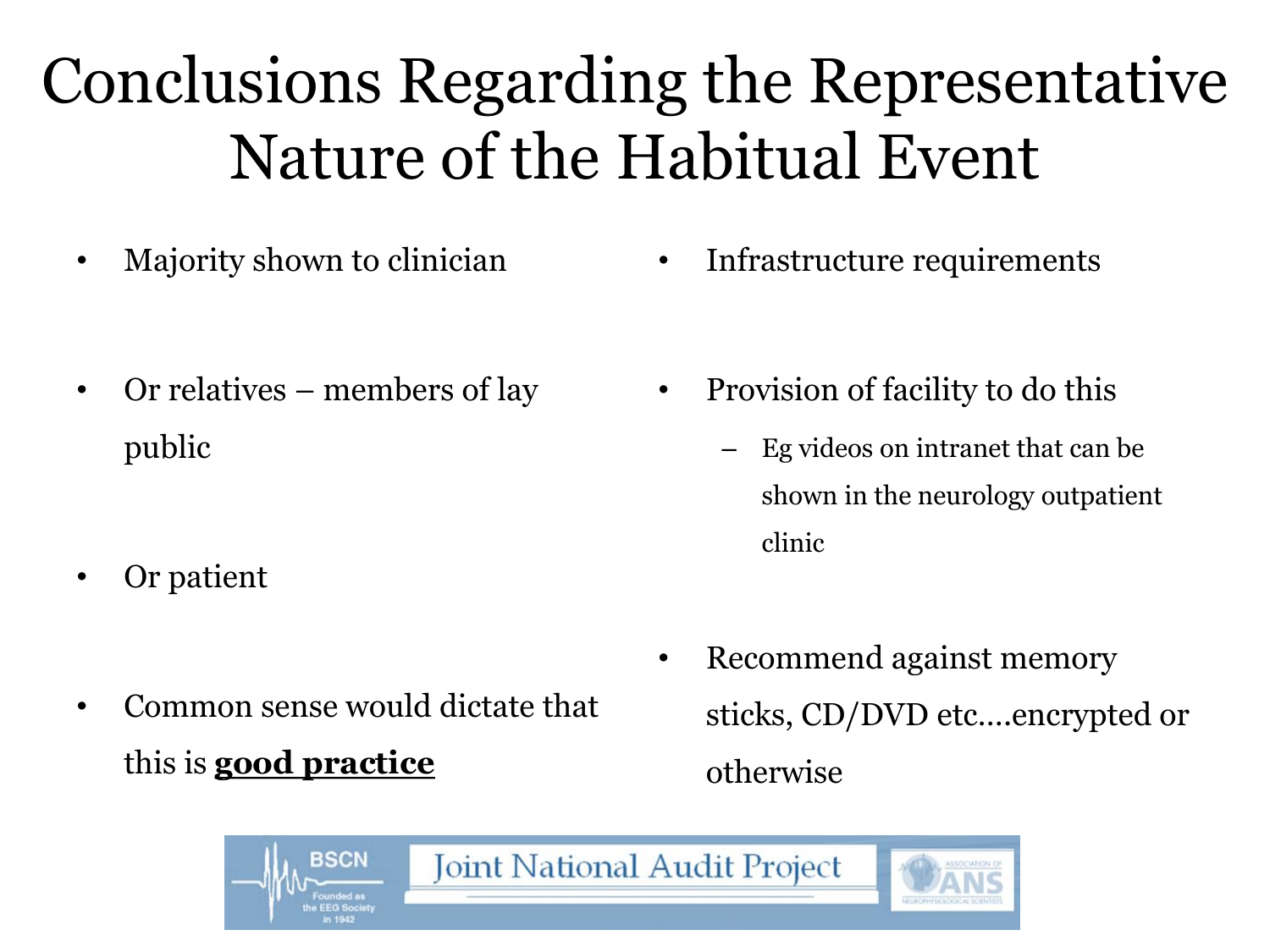## Assessment of the patient during the attack

- Most centres indicate interaction with the patient during the event
- Majority of centres
	- Verbal interaction
	- Interaction to assess patient responsiveness and cognition
- Motor testing for tone
	- $-1/3$  of centres